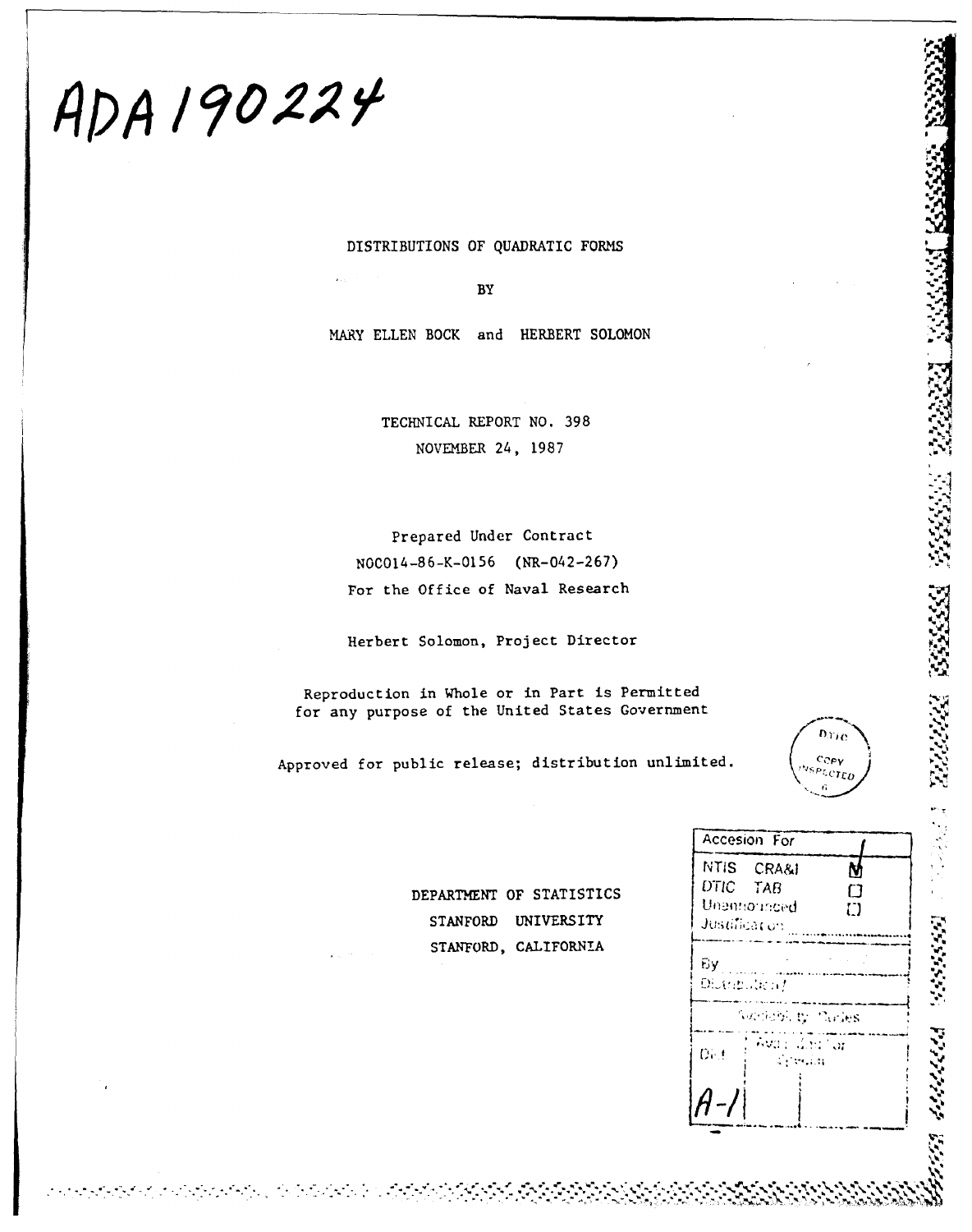# Section **1.** Introduction

For independent chi-square variables  $\chi^2_m$  and  $\chi^2_n$ , with m and n degrees of freedom, respectively, we consider the quadratic form **.**

$$
Q = c_1 \chi_m^2 + c_2 \chi_n^2 \tag{1}
$$

where the positive  $c_i$  are distinct.

This paper gives exact finite expressions for the distribution of  $Q$  in terms of available functions such as the distribution function of chi-square random variables, modified Bessel Functions, Dawson's integral. (tabled in Abramowitz and Stegun (1964)) as well as the distribution of  $c_1^{(1)}\chi_1^2 + c_2^{(2)}\chi_1^2$  (tabled in Solomon (1960)).<sup>3</sup> These formulas are useful for checking the accuracy of approximations and tables of the distribution of **Q** and provide a simple alternative in their absence.

For large *m* and *n,* reasonable approximations to the distribution of **Q** are available. For the general quadratic form Williams (1984) compares algorithms for truncations of infinite series expansions of the distribution. (See Johnson and Kotz **(1970).)** Oman and Zacks **(1981)** give a mixture approximation and Davies **(1980)** provides an algorithm for an approximation. For small values of m and n, tables for the distribution of **Q** are given **by** Harter **(1960),** Johnson and Kotz **(1967),** Marsaglia **(1960),** Owen **(1962),** and Solomon **(1960).**

Distributions of the form **Q** arise in a number of applications. Solomon **(1961)** noted that probabilities of hitting targets frequently reduce to the distribution of quadratic forms of the type **Q.** Pillai and Young **(1973)** show that the trace of **a** 2-dimensional Wishart matrix is distributed as  $Q$  with  $m$  and  $n$  equal. The variable  $Q^{\frac{1}{2}}$  arises in the engineering literature described as a weighted unbiased Rayleigh variate of dimension two. (See Miller **(1975)). A** very important application is the distribution of chi-square goodness-of-fit tests \* with estimated parameters. Certain two-sample chi-square **tests** described **by** Moore and Spruill **(1975)** have asymptotic distributions of the form **Q.** Alvo, Cabillo and Feigen **(1982)** show this for the average Kendall tau statistic. The distribution of Q for small *m* and **n** for the average Kendall tau statistic is provided as an example in Section **3.**

<sup>1</sup>**SI**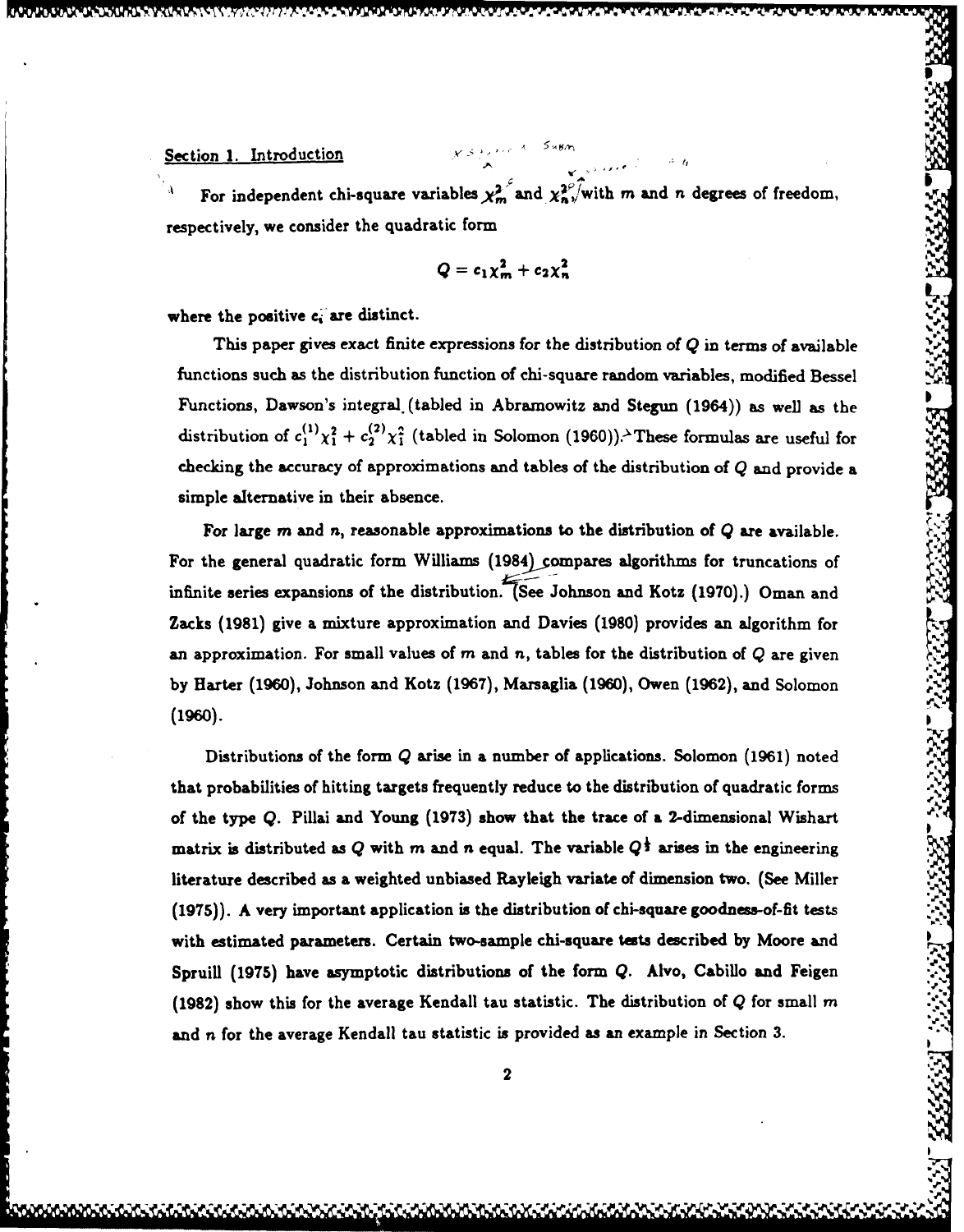The exact expressions for the distribution of **Q** may also be useful for approximations for more general quadratic forms, especially in the case where there are essentially two groups of coefficients nearly alike within groups, i.e. the distribution of **Q** is an approximation for the distribution of

$$
Q'=\sum_{i=1}^{m+n}a_i^{(i)}\chi_1^2
$$

where  $a_1 \approx c_1$ ,  $i = 1, ..., m$  and  $a_i \approx c_2$ ,  $i = m + 1, ..., m + n$ . The exact expressions for the distribution function of **Q** are given in the next section.

Section 2. Exact expressions for the distribution function of a linear combination of two chi-square random variables

The results in this section give exact expressions for the distribution function of

$$
Q=c_1\chi_m^2+c_2\chi_n^2
$$

where the positive  $c_i$  are distinct and  $\chi^2_m$  and  $\chi^2_n$  are independent chi-square random variables with m and n degrees of freedom respectively. The first theorem handles the case where at least one of m and *n* are even. Corollary 2.5 gives an expression for the distribution of Q in terms of that of a quadratic form with fewer degrees of freedom. This corolary can be applied repeatedly to give the distribution function of

$$
c_1 \chi_{2k+1}^2 + c_2 \chi_{2\ell+1}^2
$$

in terms of modified Bessel functions  $I_0$  and  $I_1$  and the distribution function of

$$
Q_1 = c_1^{(1)} \chi_1^2 + c_2^{(2)} \chi_1^2
$$

Tables of the distribution function of **Q,** are given **by** Solomon **(1960)** and tables of **I0** and *I*<sub>1</sub> are given in Abramowitz and Stegun (1964). In an example, a representation for the distribution function of  $c_1^{(1)}\chi_3^2 + c_2^{(2)}\chi_3^2$  is given.

The following theorem gives the distribution of Q unless both **m** and n are odd.

**- [ 'm, 3e ZJZJ "=** " " " **" "" "," "" " ' " "** ", **"-"** " " "\*' /",," " "' '."." **.. "'."-" ."." Z"** " **." ."."** " **%." '.. ', "..'. .""!'**

**I**

 $\sim$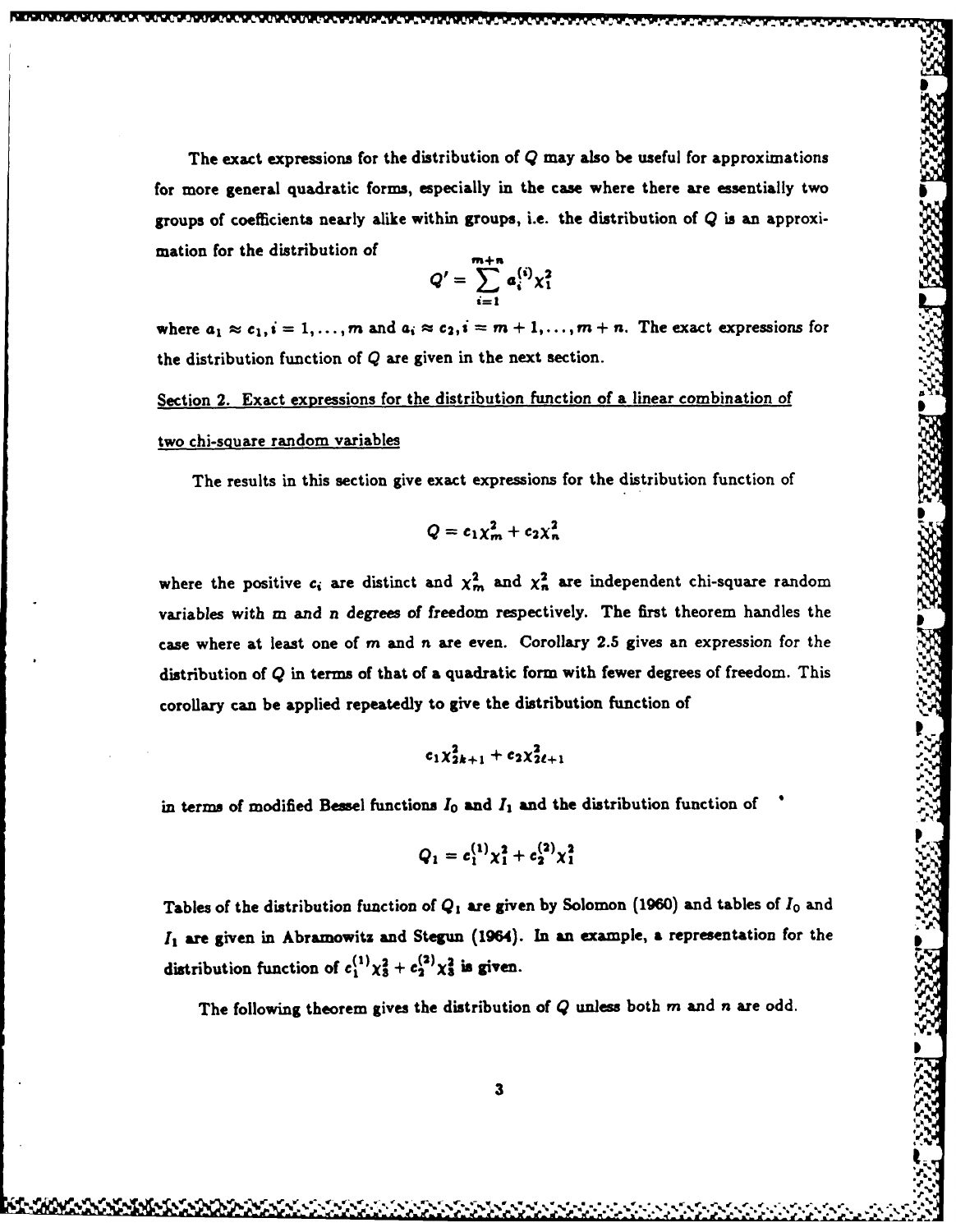**LAD** 

2022223 ESPESS XXXXXI V200000 XXXXXXII DECEME

**Contractor** 

Let  $\chi^2_m$  and  $\chi^2_{2k}$  be independent chi-square variables with  $m$  and 2k degrees of freedom, respectively. Then

$$
P\left[\frac{\chi_{2k}^2}{a_0} + \frac{\chi_m^2}{a_1} > 1\right] = P\left[\chi_m^2 > a_1\right] + \sum_{j=0}^{k-1} \beta_j P\left[\chi_{2(k-j)}^2 > a_0\right] \cdot \gamma_j
$$

where

$$
\beta_j = \left(\frac{a_0}{a_0-a_1}\right)^j \left(\frac{a_1}{|a_1-a_0|}\right)^{\frac{m}{2}} \frac{\Gamma\left(\frac{m}{2}+j\right)}{\Gamma\left(\frac{m}{2}\right)(j)!}.
$$

If  $a_1 > a_0, \gamma_j$  is  $P\left[\chi^2_{m+2j} < a_1 - a_0\right]$ . If  $a_1 < a_0$ , and m is odd,

$$
\gamma_j = e^{\frac{a_0 - a_1}{2}} (-1)^{\frac{m-1}{2}} \left\{ \frac{2D\left(\sqrt{\frac{a_0 - a_1}{2}}\right)}{\pi^{\frac{1}{3}}} - \sum_{t=0}^{j+\frac{(m-3)}{2}} \frac{\left(\frac{a_0 - a_1}{2}\right)^{t + \frac{1}{2}} (-1)^t}{\Gamma(t + \frac{3}{2})} \right\}
$$

where  $D(y)$  is Dawson's integral tabled in Abramowitz and Stegun (1964).

Remark: Note that the result in the theorem is completely general since we may write

$$
P[c_1\chi_{2k}^2 + c_2\chi_m^2 > c] = P\left[\frac{\chi_{2k}^2}{a_0} + \frac{\chi_m^2}{a_1} > 1\right]
$$

where  $a_0 = cc_1^{-1}$  and  $a_1 = cc_2^{-1}$ .

Proof:

$$
(*) = P\left[\frac{\chi_{2k}^2}{a_0} + \frac{\chi_m^2}{a_1} > 1\right] - P\left[\chi_m^2 > a_1\right]
$$
  
=  $P\left[\chi_m^2 < a_1 \text{ and } \chi_{2k}^2 > \frac{a_1 - \chi_m^2}{a_1 a_0^{-1}}\right]$   
=  $E\left[I\left(\chi_m^2 < a_1\right) P\left[\chi_{2k}^2 > \frac{a_1 - \chi_m^2}{a_1 a_0^{-1}}|\chi_m^2\right]\right].$ 

Hence,

$$
(*) = \int_0^{a_1} \frac{u^{\frac{m}{2}-1} e^{\frac{-u}{2}}}{\Gamma(\frac{m}{2}) 2^{\frac{m}{2}}} \left\{ \sum_{j=0}^{k-1} \frac{\left(\frac{a_1 - u}{2 a_1 a_0^{-1}}\right)^j}{j!} e^{-\frac{a_1 - a}{2 a_1 a_0^{-1}}} \right\} du
$$
  
= 
$$
\frac{e^{\frac{-a_0}{2}}}{\Gamma(\frac{m}{2}) 2^{\frac{m}{2}}} \sum_{j=0}^{k-1} \frac{\left(\frac{a_0}{2 a_1}\right)^j}{j!} \int_0^{a_1} (a_1 - u)^j u^{\frac{m}{2}-1} e^{\frac{-u}{2}(1-\frac{a_0}{a_1})} du
$$

**NASARA RASASA**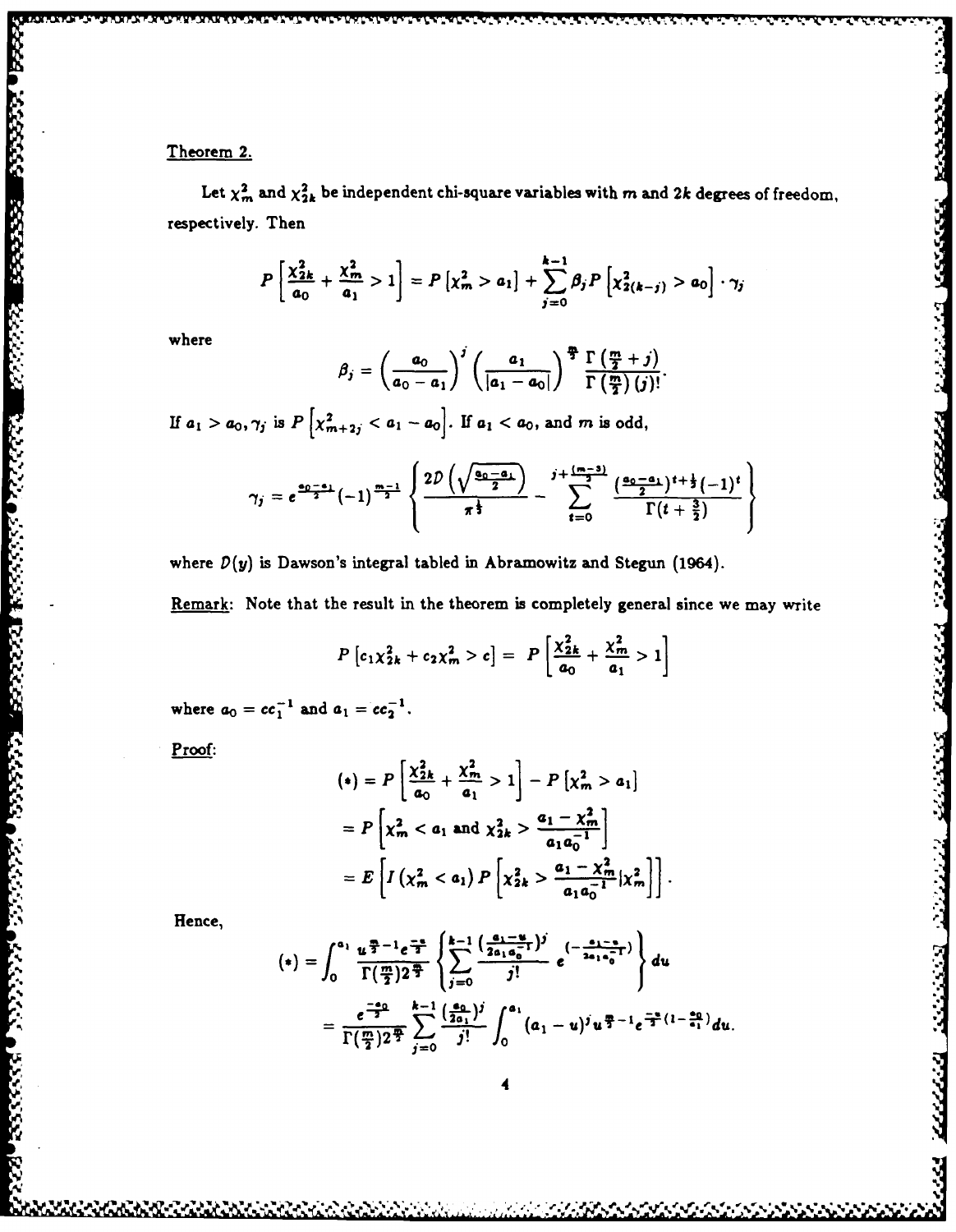Equation **3.393, #1, p. 318,** of Gradshteyn and Ryzhik implies that the integral above is  $a_1^{\frac{m}{2}+j} \beta(\frac{m}{2},j+1)_1 F_1(\frac{m}{2},j+1+\frac{m}{2};(a_0-a_1)/2)$  where  $_1F_1$  is the confluent hypergeometric function.

For  $a_0 < a_1$ , a theorem of Bock, Judge and Yancey (1984) implies that for odd m,

222223 2333332 233323

$$
\Gamma\left(\frac{m}{2}\right) \left[ (a_1-a_0)/2 \right]^{\frac{1}{2}} {}_1F_1\left(\frac{m}{2},j+1+\frac{m}{2};(a_0-a_1)/2\right)
$$

$$
= \frac{(-1)^{(m-1)/2}}{\left(\Gamma(\frac{m}{2}+j+1)\right)^{-1}} \sum_{\ell=(m+1)/2}^{j+(m+1)/2} \frac{\Gamma(\ell-\frac{1}{2})(\frac{2}{a_0-a_1})^{\ell-\ell} P\left[\chi_{2\ell-1}^2 < a_1-a_0\right]}{(\ell-\frac{(m+1)}{2})!(j+\frac{(m+1)}{2}-\ell)!}
$$

Applying these to the integral we have we may write *()* **as**

$$
\frac{e^{-\frac{a_0}{2}}a_1^{\frac{m}{2}}}{\Gamma(\frac{m}{2})(-2)^{\frac{m-1}{2}}(a_1-a_0)^{\frac{1}{2}}}\sum_{j=0}^{k-1}(\frac{a_0}{2})^j
$$

$$
\sum_{\ell=\frac{(m+1)}{2}}^{j+\frac{(m+1)}{2}}\frac{\Gamma(\ell-\frac{1}{2})(\frac{2}{a_0-a_1})^{\ell-1}P[\chi_{2\ell-1}^2
$$

Interchanging the orders of summation and setting  $i = \ell - \frac{(m+1)}{2}$  above gives (\*) as

$$
\frac{a_1^{\frac{m}{2}}}{\Gamma(\frac{m}{2})}e^{-\frac{a_0}{2}}\sum_{i=0}^{k-1}\frac{\Gamma(i+\frac{m}{2})(\frac{2}{a_0-a_1})^{i+\frac{(m-1)}{2}}}{i!(-2)^{\frac{m-1}{2}}(a_1-a_0)^{\frac{1}{2}}}\sum_{j=n}^{k-1}\frac{(\frac{a_0}{2})^j}{(j-i)!}P[\chi_{2i+m}^2 < a_1-a_0]
$$

Because

**Property** 

22222222

F.

**REALL PROPERTY** 

$$
e^{\frac{-a_0}{2}}\sum_{j=1}^{k-1}\frac{\left(\frac{a_0}{2}\right)^j}{(j-i)!}=\left(\frac{a_0}{2}\right)^{i}P\left[\chi^2_{2(k-i)}>a_0\right],
$$

we can substitute this in the last expression for  $(*)$  and the theorem is shown for  $a_0 < a_1$ and odd *m*. A corresponding evaluation of  $_1F_1(\frac{m}{2},j+1+\frac{m}{2};(a_0-a_1)/2)$  for even *m* gives the same result here and the definitions of  $\gamma_j$  and  $\beta_j$  complete the proof of the result for *a1* **> ao. If a, < ao,** then a theorem of Bock, Judge and Yancey (1984) implies that for

**5.. S\*'.** 0 **,d**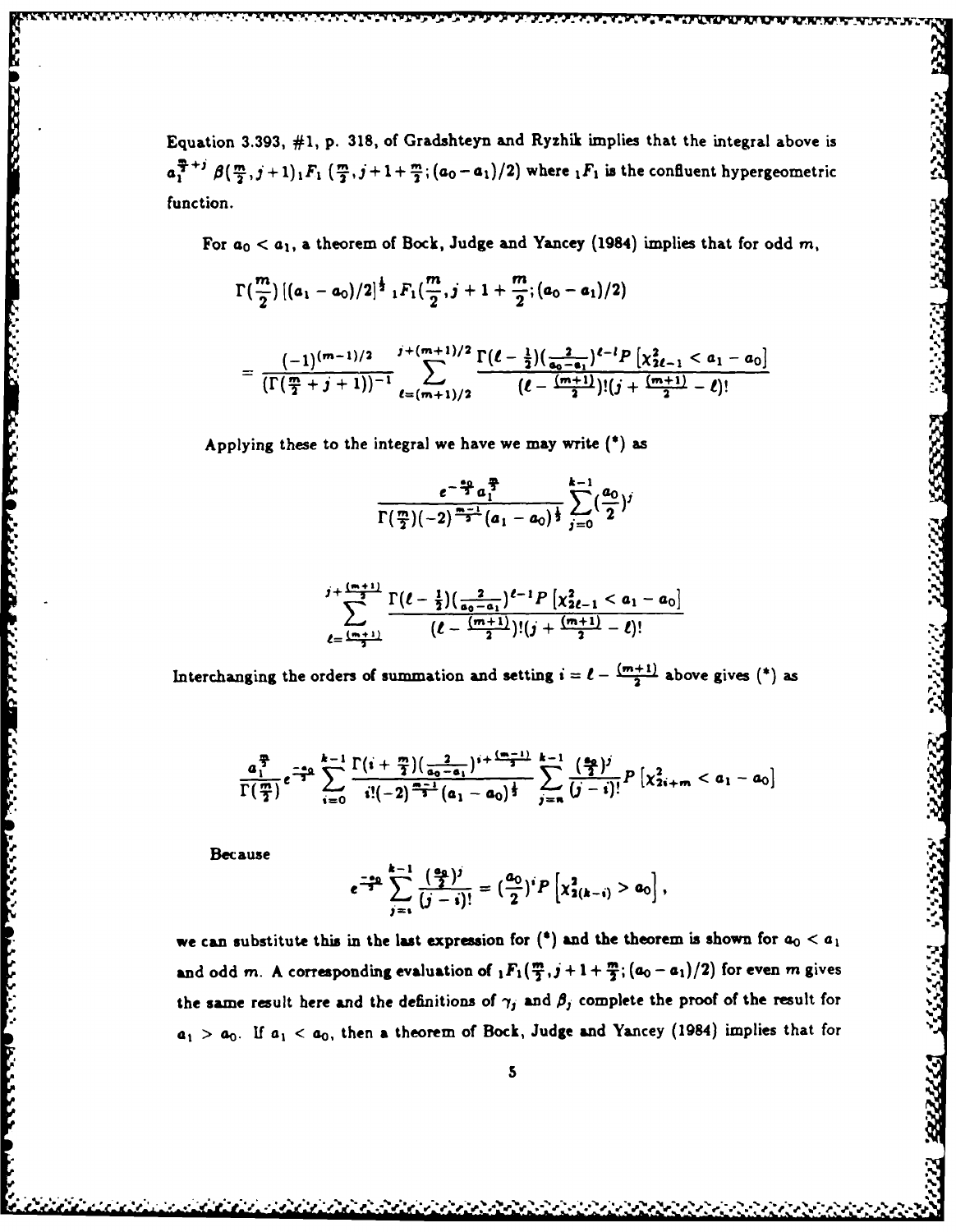odd m,

$$
\frac{\Gamma(\frac{m}{2})}{\Gamma(\frac{m}{2}+j+1)} {}_1F_1(\frac{m}{2},j+1+\frac{m}{2};(a_0-a_1)/2)
$$
\n
$$
= e^{(a_0-a_1)/2}(-1)^{\frac{m-1}{2}} \sum_{s=0}^j \frac{(\frac{a_0-a_1}{2})^{s-j-(m-1)/2} \Gamma(j+\frac{m}{2}-s)}{s!(j-s)!}
$$
\n
$$
\left\{\frac{2D(\sqrt{\frac{a_0-a_1}{2}})}{\sqrt{\frac{\pi(a_0-a_1)}{2}}} - \sum_{t=0}^{j-s+\frac{(m-3)}{2}} \frac{(\frac{a_1-a_0}{2})^t}{\Gamma(t+\frac{3}{2})}\right\}.
$$

Thus

$$
(*) = \frac{e^{\frac{-a_0}{2}}}{\Gamma(\frac{m}{2})} (\frac{a_1}{2})^{\frac{m}{2}} \sum_{j=0}^{k-1} (\frac{a_0}{2})^j (-1)^{\frac{m-1}{2}} e^{\frac{(a_0-a_1)}{2}}
$$

$$
\sum_{s=0}^j\frac{\left(\frac{a_0-a_1}{2}\right)^{s-j-\left(\frac{m-1}{2}\right)}\Gamma\left(j+\frac{m}{2}-s\right)}{s!(j-s)!}
$$

$$
\left\{\frac{2D(\sqrt{\frac{a_0-a_1}{2}})}{\sqrt{\frac{\pi(a_0-a_1)}{2}}}-\sum_{t=0}^{j-a+\frac{(m-3)}{2}}\frac{(\frac{a_1-a_0}{2})^t}{\Gamma(t+\frac{3}{2})}\right\}.
$$

Setting  $i = j - s$  and interchanging the order of summation for i and j gives

$$
(*) = \frac{e^{\frac{-a_1}{2}}}{\Gamma(\frac{m}{2})} (\frac{a_1}{2})^{\frac{m}{2}} \sum_{i=0}^{k-1} \frac{(\frac{a_0 - a_1}{2})}{i!} \Gamma(i + \frac{m}{2})(-1)^{\frac{m-1}{2}}
$$

$$
\cdot \left\{ \frac{2D(\sqrt{\frac{a_0 - a_1}{2}})}{\sqrt{\frac{\pi(a_0 - a_1)}{2}}} - \sum_{t=0}^{i+(\frac{m-3}{2})} \frac{(\frac{a_1 - a_0}{2})^t}{\Gamma(t + \frac{3}{2})} \right\} \sum_{j=i}^{k-1} \frac{(\frac{a_0}{2})^j}{(j-i)!}
$$

The result of the theorem follows because

$$
\sum_{j=i}^{k-1} \frac{e^{\frac{-a_0}{2}} (\frac{a_0}{2})^{j-i}}{(j-i)!} = P\left[\chi_{2(k-i)}^2 > a_0\right]
$$

The corollary to the next theorem gives a representation for the distribution of  $Q$  in terms of its density.

Theorem 2.2. Let W be a continuous nonnegative random variable and assume  $\chi_n^2$  has a central chi-square (n) distribution independent of W. Let  $f_{Q_n}(x)$  be the density of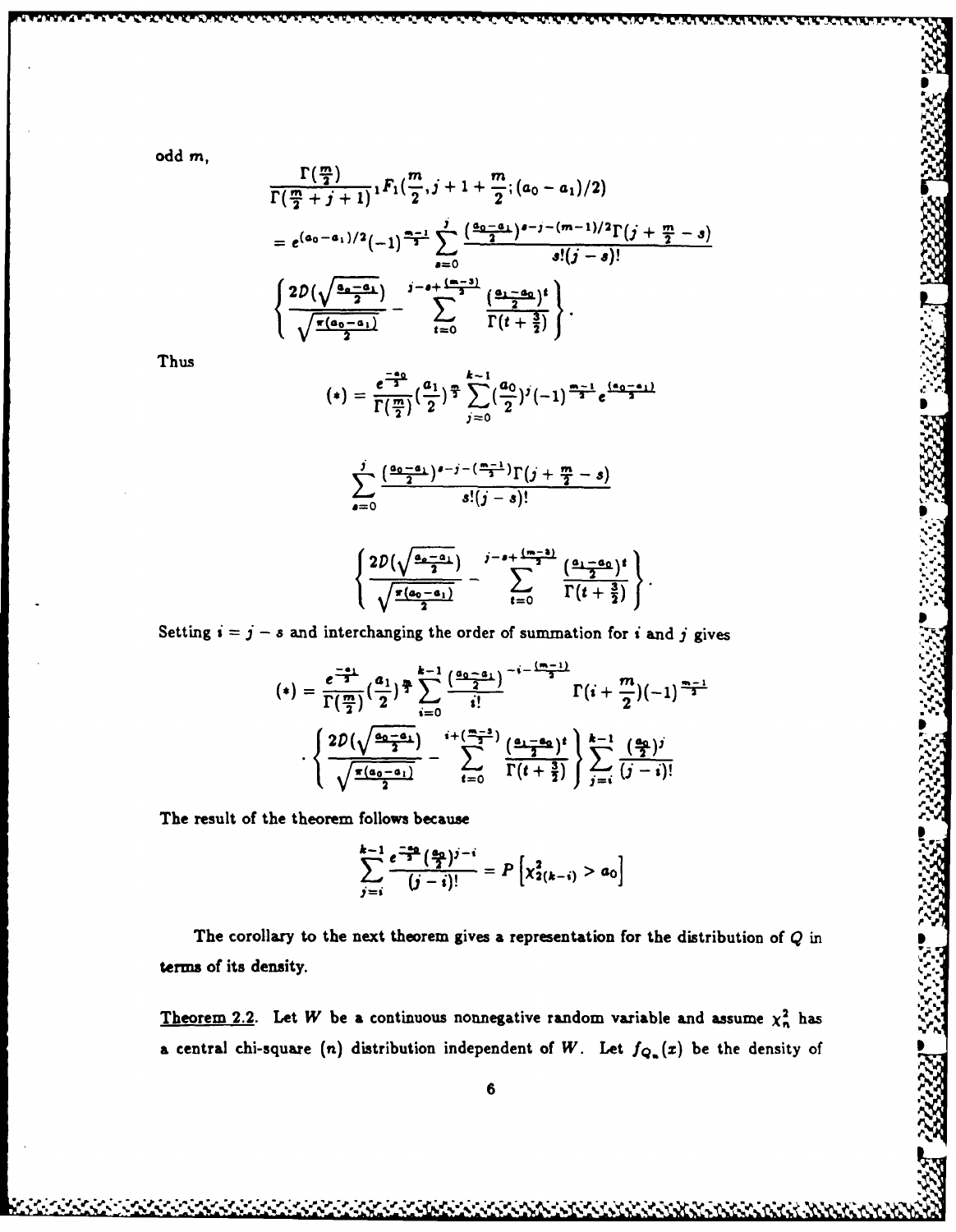$Q_n = W + c_0 \chi_n^2$  where  $c_0 > 0$ . For  $c > 0$ , and  $n > 2$ ,

$$
P[W + c_0 \chi_n^2 > c] = (2c_0) f_{Q_n}(c) + P[W + c_0 \chi_{n-2}^2 > c].
$$

If  $n = 2$ ,

$$
P[W + c_0 \chi_2^2 > c] = (2c_0) f_{Q_2}(c) + P[W > c]
$$

Corollary 2.3. For the quadratic form

$$
Q=c_1\chi_m^2+c_2\chi_n^2,
$$

we have

المتعاون والمتعاون

والمحمد والمراكح والمحاويات والمرادي والمنادر والمنافر والمحافظ والمحافظ والمحافظة والمحافظة والمحافظة والمحافظة

$$
P[Q > c] = 2c_2f_Q(c) + P[c_1\chi_m^2 + c_2\chi_{n-2}^2 > c]
$$

where  $f_Q(x)$  is the density of Q and  $\chi_0^2 \equiv 0$ .

<u>Proof of Theorem 2.2</u>. Let  $Q_n = W + c_0 \chi_n^2$ . Let  $f_{Q_n}(x)$  be the density of  $Q_n$ . Then

$$
f_{Q_n}(c) = \frac{d}{dc} \left[ P \left[ W + c_0 \chi_n^2 < c \right] \right].
$$

We may write

$$
P\left[W + c_0 \chi_n^2 < c\right] = \int_0^{c/c_0} \frac{u^{n/2 - 1} e^{-u/2}}{\Gamma(\frac{n}{2}) 2^{n/2}} \left[ \int_0^{c - c_0 u} dF_W \right] du
$$
\n
$$
= \int_0^c \frac{(\frac{c - t}{c_0})^{n/2 - 1}}{c_0} \frac{e^{-1/2(c - t)/c_0}}{\Gamma(\frac{n}{2}) 2^{n/2}} \left[ \int_0^t dF_W \right] dt
$$

where  $t = c - c_0 u$  is the change of variable.

Differentiating this last expression implies

$$
f_{\mathbf{Q}_n}(c)=(2c_0)^{-1}\big\{I(n\geq 3)\int_0^c\frac{\left(\frac{c-t}{c_0}\right)\frac{n}{2}-2e^{-(c-t)/2c_0}}{c_0\Gamma(\frac{n-2}{2})2^{n/2-1}}\big[\int_0^t dF_W\big]dt
$$

$$
+ I(n = 2) \Bigl[ \int_0^c dF_{W} \Bigr] + (-1) \int_0^c \frac{(\frac{c-t}{c_0})^{n/2 - 1} e^{-(c-t)/2c_0}}{c_0 \Gamma(\frac{n}{2}) 2^{n/2}} \Bigl[ \int_0^t dF_{W} \Bigr] dt \Bigr\}
$$

$$
= (2c_0)^{-1}\left\{I(n \geq 3)P[W + c_0\chi_{n-2}^2 < c] + I(n = 2)P[W < c] - P[W + c_0\chi_n^2 < c]\right\}.
$$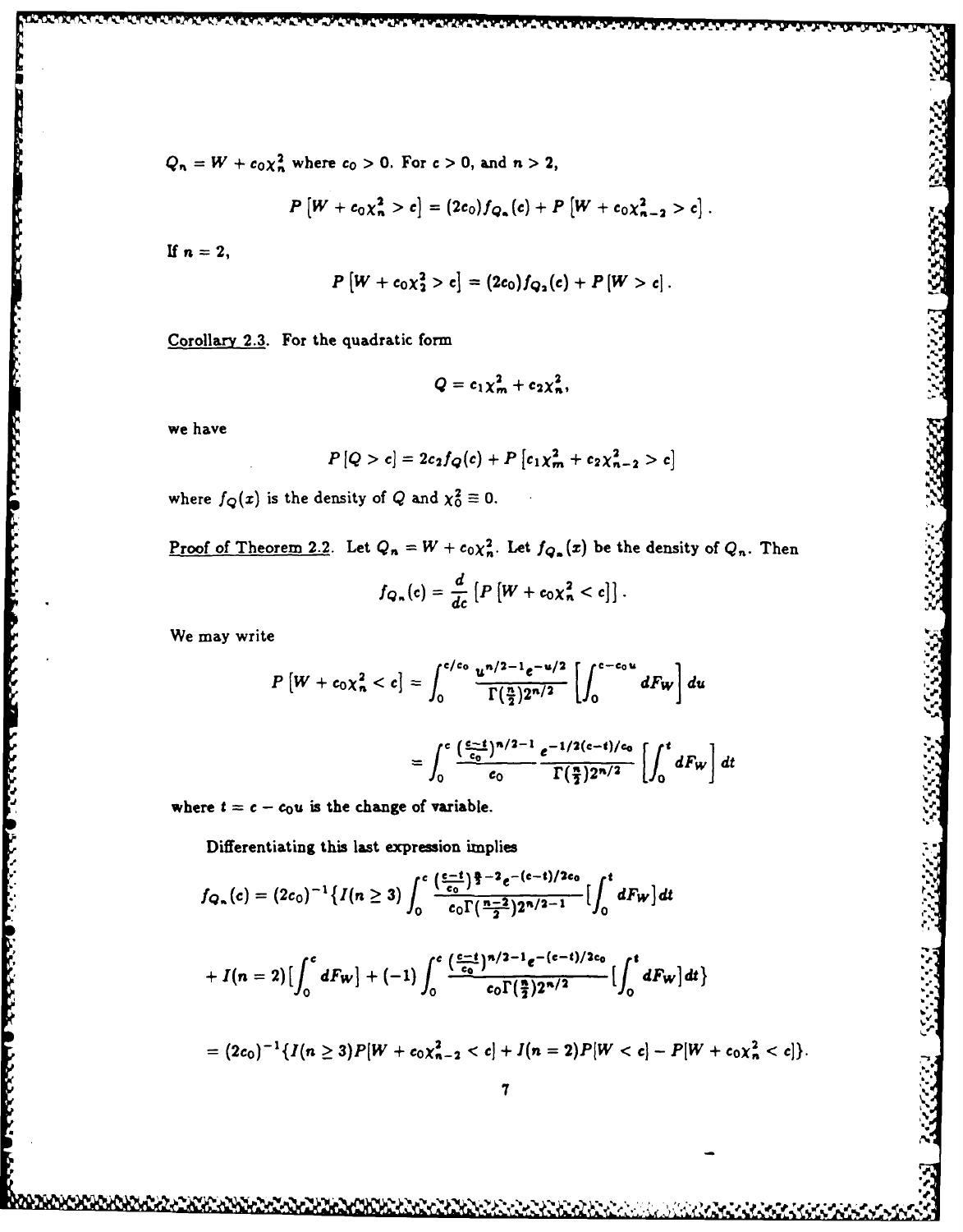The following theorem gives the density of  $Q$  in terms of a confluent hypergeometric function.

Theorem 2.4. Let *m* and *n* be positive integers and let  $c_1, c_2$  and *c* be positive. Then the density of

$$
Q=c_1\chi_m^2+c_2\chi_n^2
$$

is

$$
f_Q(y) = \frac{y^{(m+n)/2-1}e^{-y/2c_1}}{\Gamma(\frac{m+n}{2})(2c_1)^{m/2}(2c_2)^{n/2}} {}_1F_1(\frac{n}{2}, \frac{m+n}{2}; (c_1^{-1} - c_2^{-1})\frac{y}{2})
$$

for  $y \ge 0$  where  $\chi^2_m$  and  $\chi^2_n$  are independent chi-square random variables and  $_1F_1$  is the confluent hypergeometric function.

<u>Proof</u>. Let  $W_1$  and  $W_2$  be independent random variables such that  $W_1/c_1$  has a chi-square (*m*) distribution and  $W_2/c_2$  has a chi-square (*n*) distribution. Then the density of  $W_1$  is for  $x \ge 0$ .<br>
The for  $x \ge 0$ .<br>
The for  $x \ge 0$ .<br>
The for  $x \ge 0$ .<br>
The for  $x \ge 0$ .<br>
The for  $x \ge 0$ .<br>
The for  $x \ge 0$ .

$$
h_1(x)=\frac{x^{m/2-1}e^{-x/2c_1}}{\Gamma(\frac{m}{2})(2c_1)^{m/2}}
$$

The density of  $W_2$  is

$$
h_2(x)=\frac{x^{n/2-1}e^{-x/2c_2}}{\Gamma(\frac{n}{2})(2c_2)^{n/2}}.
$$

for  $x \geq 0$ .

Then the density of  $Q = W_1 + W_2$  is

$$
f_Q(y) = \int_0^y h_1(y-x)h_2(x)dx
$$
  
= 
$$
\frac{e^{-y/2c_1}\left[\int_0^y (y-x)^{m/2-1}x^{n/2-1}e^{-x/2(c_2^{-1}-c_1^{-1})}\right]}{(2c_1)^{m/2}(2c_2)^{n/2}\Gamma(\frac{n}{2})\Gamma(\frac{m}{2})}
$$

The integral in parentheses can be written as

$$
\frac{\Gamma(\frac{n}{2})\Gamma(\frac{m}{2})y^{(m+n)/2-1}}{\Gamma(\frac{m+n}{2})}\, {}_1F_1(\frac{n}{2},\frac{m+n}{2};(c_1^{-1}-c_2^{-1})\frac{y}{2})
$$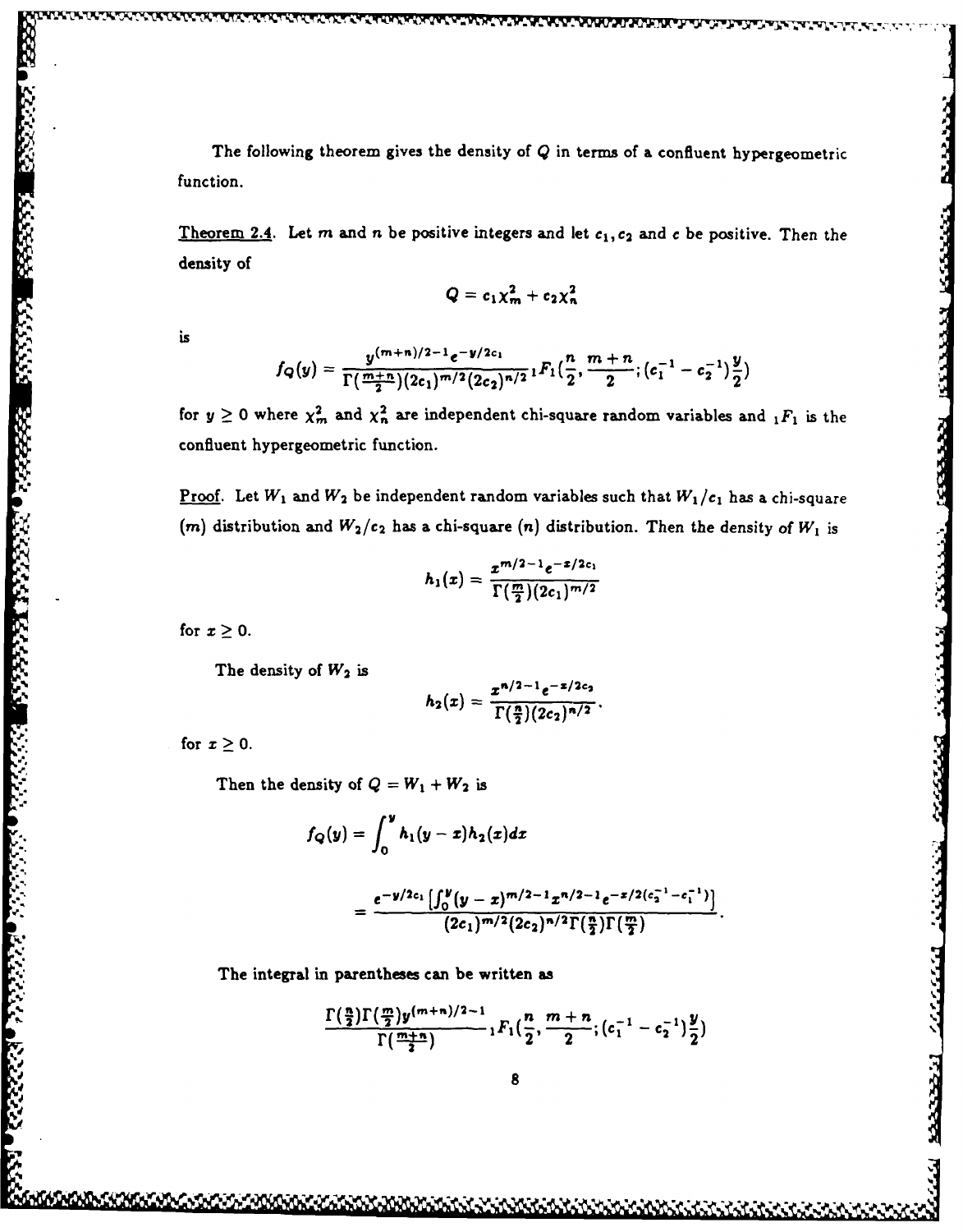$$
f_Q(y)=\frac{e^{-y/2c_1}y^{(m+n)/2-1}{}_1F_1(\frac{n}{2},\frac{m+n}{2};(c_1^{-1}-c_2^{-1})\frac{y}{2})}{\Gamma(\frac{m+n}{2})(2c_1)^{m/2}(2c_2)^{n/2}}.
$$

**"t..1**

ふくぶん しきかきがたか ふしょう しょうじ

アー・シャー

The following is a direct result **of** Corollary **2.3** and Theorem 2.4. *.*

Corollary 2.5. Let  $c_0, c_1$  and c be positive and assume that chi-square variables are independent in the following expressions. Then if  $m > 2$ ,

$$
P[c_0 \chi_m^2 + c_1 \chi_n^2 > c] = P[c_0 \chi_{m-2}^2 + c_1 \chi_n^2 > c] +
$$

$$
\frac{c_0(\frac{c}{2})^{m+n/2-1}e^{-c/2c_0}}{\Gamma(\frac{m+n}{2})c_0^{m/2}c_0^{n/2}} {}_1F_1(\frac{n}{2},\frac{m+n}{2};\frac{c}{2}(c_0^{-1}-c_1^{-1})).
$$

For  $m = 2$ ,

$$
P[c_0\chi_2^2+c_1\chi_n^2>c]=P\left[\chi_n^2>\frac{c}{c_1}\right]+
$$

$$
\frac{\left(\frac{c}{2c_1}\right)^{n/2}}{\Gamma(\frac{n}{2}+1)}e^{-c/2c_0} {}_1F_1(\frac{n}{2},\frac{n}{2}+1;\frac{c}{2}(c_0^{-1}-c_1^{-1})).
$$

Remark: Repeated applications of Corollary 2.5 enable one to evaluate the distribution **of <sup>Q</sup>**when m and n are odd since

$$
{}_1F_1(\frac{m}{2},m,y)=\Gamma(\frac{m+1}{2})e^{\frac{y}{2}}(\frac{y}{4})^{\frac{(m-1)}{2}}\cdot I_{(\frac{m-1}{2})}(\frac{y}{2}),
$$

where  $I_{(\frac{m-1}{2})}$  is the modified Bessel function. (See Equation 13.6.3 of Abramowitz and **Stegun** (1964).)

# Examples:

(a) For  $c_2 < c_1$  and  $y = \frac{c}{2}(c_2^{-1} - c_1^{-1})$ , we have  $P[c_1x_1^2 + c_2x_2^2 > c] = P\left[x_1^2 > \frac{c}{c_1}\right]$ 

$$
+ e^{\frac{-\epsilon}{2\epsilon_1}} \big( \frac{2c}{\pi c_1 y} \big)^{\frac{1}{2}} D(y^{\frac{1}{2}})
$$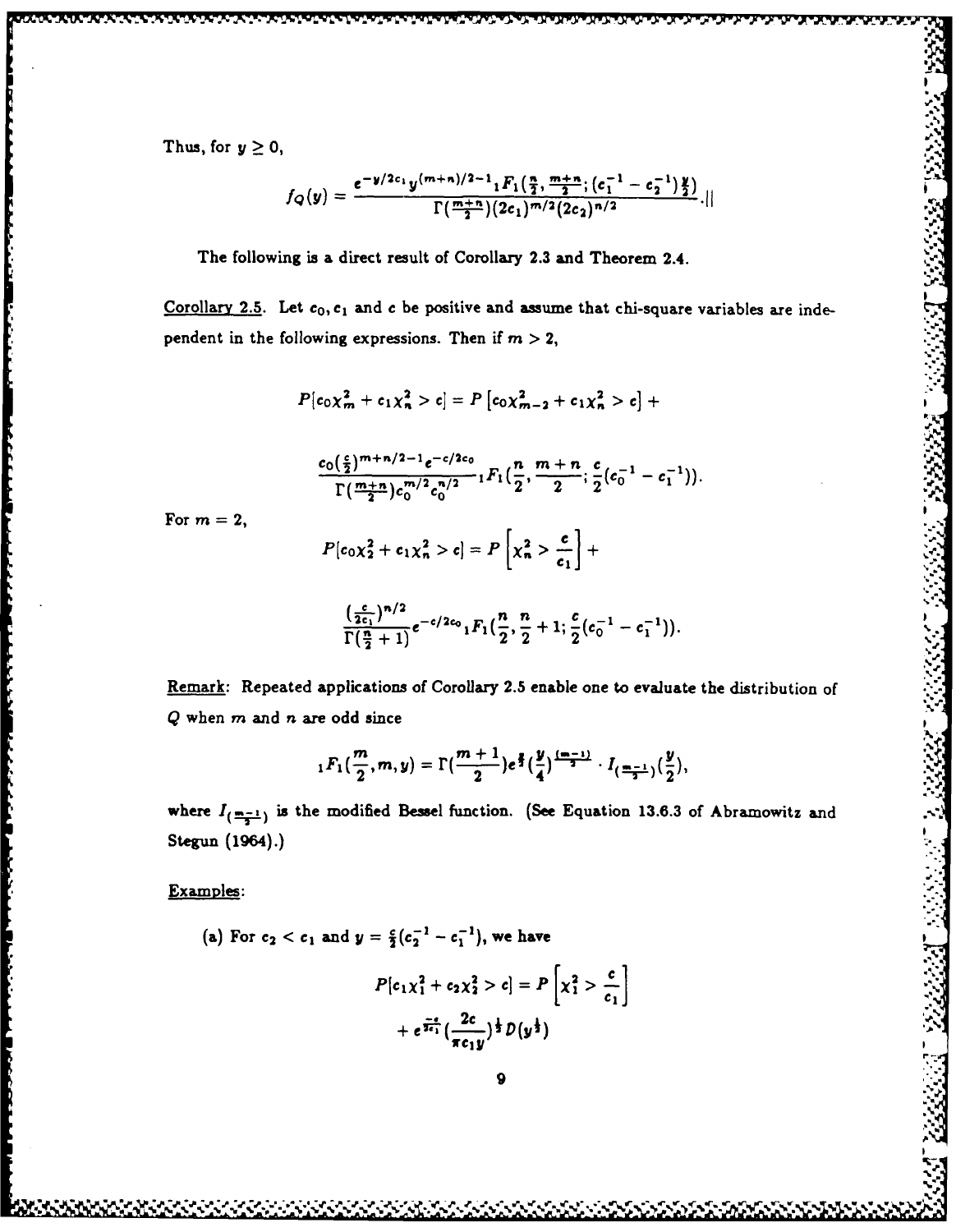and

$$
P[c_1\chi_1^2 + c_2\chi_4^2 > c] = P[\chi_1^2 > \frac{c}{c_1}] +
$$
  

$$
e^{\frac{-c}{2c_1}}(\frac{2c}{\pi c_1 y})^{\frac{1}{2}} \left[ D(y^{\frac{1}{2}})(1 + \frac{c}{4c_2} [1 + y^{-1}]) - \frac{c}{4c_2 y^{\frac{1}{2}}} \right].
$$

(b) For  $d_i = c/4c_i, i = 1, 2$ ,

$$
P[c_1\chi_3^2+c_2\chi_1^2>c]=P[c_1^{(1)}\chi_1^2+c_2^{(2)}\chi_1^2>c]+
$$

$$
\sqrt{4d_1d_2} e^{-(d_1+d_2)} \left\{ I_0(d_2-d_1) + I_1(d_2-d_1) \right\}.
$$

and

$$
P[c_1^{(1)}\chi_3^2+c_2^{(2)}\chi_3^2>c]=P[c_1^{(1)}\chi_1^2+c_2^{(2)}\chi_1^2>c]+
$$

$$
e^{-(d_1+d_2)}(4d_1d_2)^{\frac{1}{2}}\left\{I_0(d_1-d_2)+\frac{(d_1+d_2)}{(d_1-d_2)}I_1(d_1-d_2)\right\}.
$$

For instance with  $c_1 = .25$ ,  $c_2 = .75$  and  $c = 1.8$ , we get after substitution,

$$
P[.25\chi_3^2+.75\chi_1^2>1.8]=.292.
$$

Furthermore with  $c_1 = \frac{1}{3}$ ,  $c_2 = \frac{2}{3}$  and  $c = 8$ , we get after substitution

$$
P\left[\frac{1}{3}^{(1)}\chi_3^2+\frac{2}{3}^{(2)}\chi_3^2>8\right]=.018318.
$$

It is instructive to test an approximation for the two probabilities Just evaluated. We replace the random variable  $Q = c_1 \chi_m^2 + c_2 \chi_n^2$  by  $(c \chi_p^2)^k$  and obtain values of *c. p.* and *k* **by** equating the first three moments around the origin of the two random variables. When the three parameters are computed we need refer only to the usual  $\chi^2$  values for p degrees of freedom to obtain percentiles of the distribution. If the first three moments **of Q** about the origin are  $\mu$ ,  $\mu'_{2}$ , and  $\mu'_{3}$ , we have

$$
\mu = (2c)^{k} \Gamma(k+v)/C
$$
  
\n
$$
\mu'_{2} = (2c)^{2k} \Gamma(2k+v)/C
$$
  
\n
$$
\mu'_{3} = (2c)^{3k} \Gamma(3k+v)/C
$$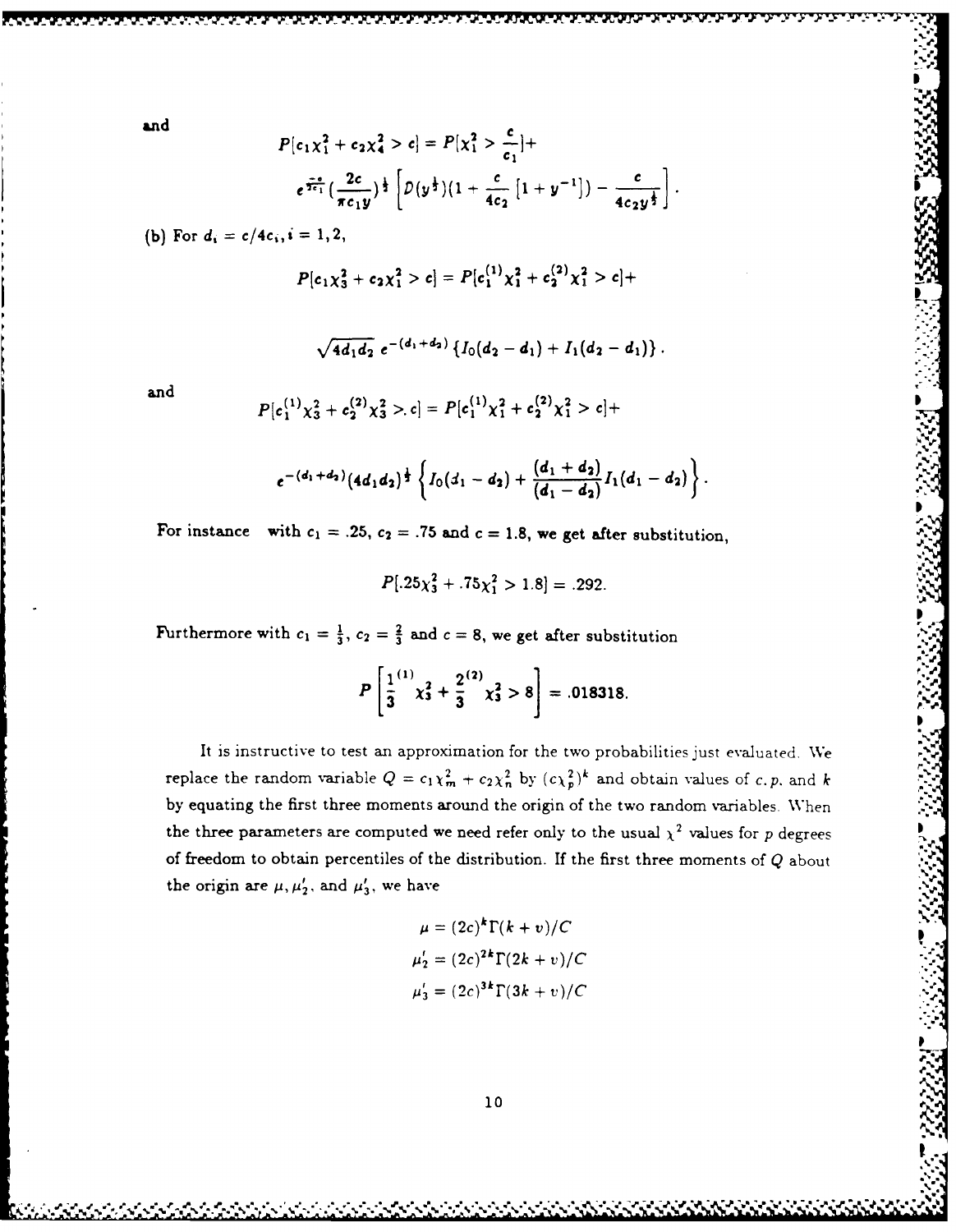where  $v = p/2$  and  $C = \Gamma(v)$ .

**. -..** *<-* - **.<\_, , 2 m.** - - - - **-** - **t..-\_.** . <sup>p</sup>**.**

$$
R_2 = \mu'_2 / \mu^2 = c \Gamma(2k + v) / {\Gamma(k + v)}^2
$$
  
\n
$$
R_3 = \mu'_3 / \mu^3 = c^2 \Gamma(3k + v) / {\Gamma(k + v)}^3
$$

We first calculate  $R_2$  and  $R_3$  from the moments of  $Q$  and solve for  $k$  and  $v$ , then c is obtained. Computer routines are available to perform these operations and then to calculate probabilites of  $\chi^2$  even with non-integer degrees of freedom. Thus probabilities for **Q** may be approximated. since we have

$$
P\{Q < q\} = P\{\chi_p^2 < (q^{1/k})/c
$$

See Solomon and Stephens **(1977. 1980)** for further description of the procedure.

In our examples. suppose firstly  $Q = .25\chi_3^2 + .75\chi_1^2$ . Fitting  $(c\chi_p^2)^k$ , we get  $c =$  $0.13015, p = 9.08011, k = 1.70$ , and so  $Q \sim (0.13015 \chi_{9.08011}^2)^{1.70}$  and  $P\{Q > 1.8\} = .2925$ . By exact methods we obtained  $P\{Q > 1.8\} = .2920$ .

**Secondly consider**  $Q = \frac{1}{3}\chi_3^2 + \frac{2}{3}\chi_3^2$ **. By equating moments we get**  $c = 0.32851$ **.**  $p =$ **7.54926.**  $k = 1.18$  and  $Q \sim (0.3285 \chi_{1.54926}^2)^{1.18}$  and  $P\{Q > 8\} = .01834$  as contrasted with **.018318** from direct calculations. It can be seen that the  $(c\chi_p^2)^k$  approximation gives excellent results. Other examples are given in Solomon and Stephens **(1977, 1980).**

# **Section 3. Example: the average Kendall tau statistic**

It is convenient to define  $R_0$  and  $Q = \Gamma(x)$ .<br>
It is convenient to define  $R_0$  and  $R_1$  for  $\left(\frac{1}{2}k + v\right)^2 \left(\Gamma(k + v)\right)^2$ <br>  $R_0 = \alpha_1^2/\mu^2 = c\Gamma(2k + v)\left(\Gamma(k + v)\right)^2$ <br>
We first calculate  $R_0$  and  $R_1$  from the moments of Q For the rankings of *r* objects by *n* judges, the average Kendall tau statistic,  $\bar{r}_n$ , is the average of Kendall's rank correlation between each of the  $\binom{n}{2}$  pairs of judges. The **null hypothesis is that the** *r* **rankings of the judges are picked at random from a uniform** distribution on the r! possible rankings. As  $n \to \infty$ , the null distribution of

$$
(n\bar{\tau}_n+1)\cdot \frac{3r(r-1)}{2}
$$

is that of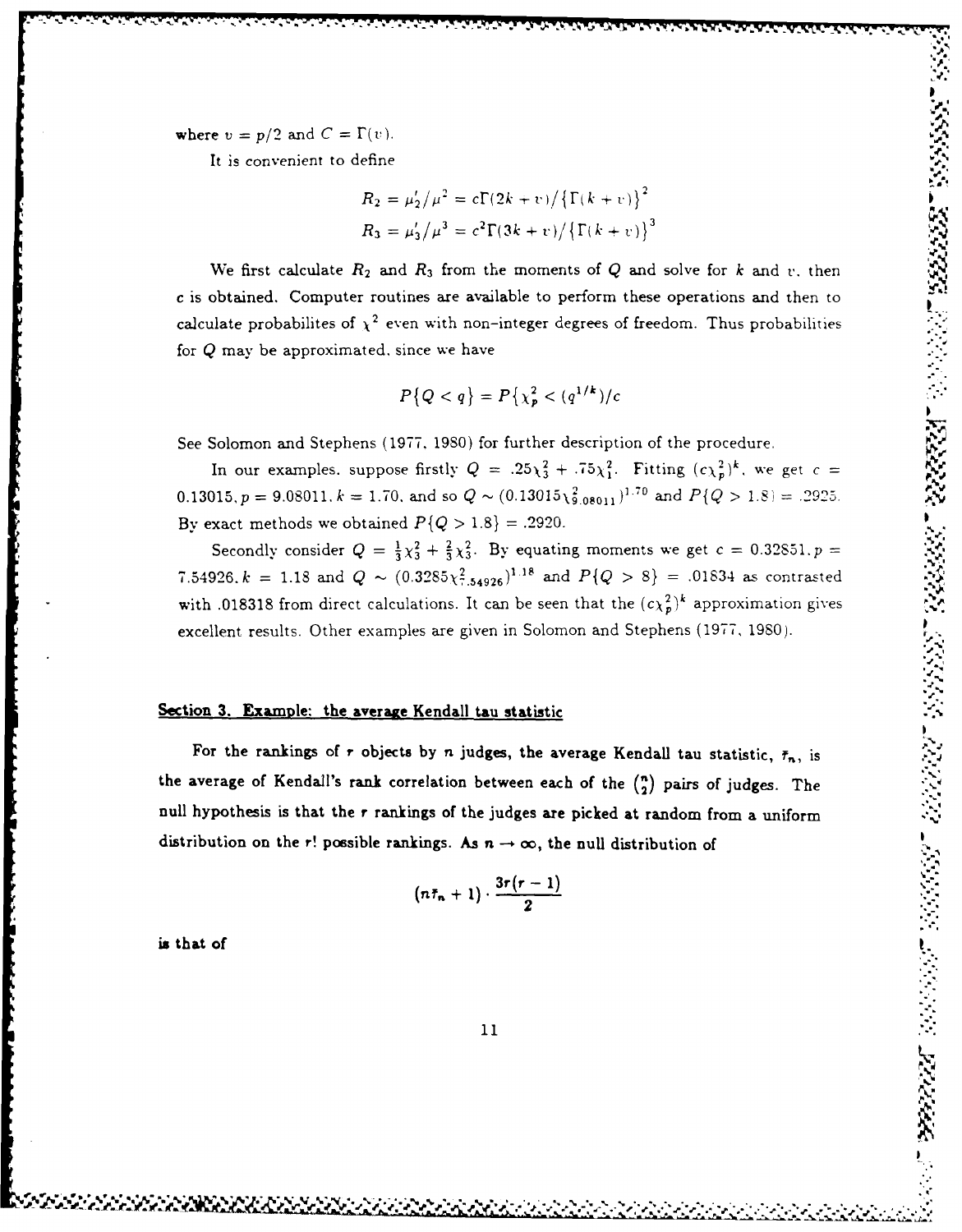$$
Q = (r+1)\chi_{r-1}^2 + \chi_{\binom{r-1}{2}}^2,
$$

where  $\binom{r-1}{2}$  is the binomial coefficient. (See Alvo, Cabilio and Feigein (1982) for this result and discussion.) The results in this section are derived from the results of Section 2 using algebra.

For  $r = 3$ ,

ſ

وتحاسرها والمقارنة فالمناسب

**Property Burnett Control of the Second Second Second Second Second Second Second Second Second Second Second Second Second Second Second Second Second Second Second Second Second Second Second Second Second Second Second** 

$$
P\left[4\chi_2^2+\chi_1^2>t\right]=P\left[\chi_1^2>t\right]+\frac{2}{\sqrt{3}}e^{\frac{-t}{2}}P\left[\chi_1^2<\frac{3t}{4}\right].
$$

For  $r = 4$ ,

$$
P\left[5^{(1)}\chi_3^2 + {}^{(2)}\chi_3^2 > t\right] = P\left[5^{(1)}\chi_1^2 + {}^{(2)}\chi_1^2 > t\right] + e^{-.3t}\frac{t}{2\sqrt{5}}\left\{I_0\left(\frac{t}{5}\right) + 1.5\ I_1\left(\frac{t}{5}\right)\right\}
$$

where  $I_0$  and  $I_1$  are modified Bessel functions tabled in Abramowitz and Stegun (1964). Tables of  $P[c_1^{(1)}\chi_1^2+c_2^{(2)}\chi_1^2>c]$  are given in Solomon (1960). If tables of non-central chisquare distribution functions are available, we may use the exact expression that follows where  $A$  and  $B$  are non-centrality parameters.

33335

$$
P[5^{(1)}\chi_1^2 + ^{(2)}\chi_1^2 > t] \\
= P[\chi_{2,A}^2 < B] - P[\chi_{2,B}^2 < A]
$$

where

$$
A = \frac{t}{72}(3 - 5^{\frac{1}{3}})
$$
  

$$
B = \frac{t}{72}(3 + 5^{\frac{1}{3}}).
$$

Now for  $r = 5$ ,

$$
P\left[6\chi_4^2 + \chi_6^2 > t\right]
$$
  
=  $P\left[\chi_6^2 > t\right] + P\left[\chi_8^2 < \frac{5t}{6}\right] \left(\frac{-3}{5}\right) \left(\frac{6}{5}\right)^3 P\left[\chi_2^2 > \frac{t}{6}\right]$   
+  $P\left[\chi_6^2 < \frac{5t}{6}\right] \left(\frac{6}{5}\right)^3 P\left[\chi_4^2 > \frac{t}{6}\right]$   
=  $P\left[\chi_6^2 > t\right] + .1 \left(\frac{t}{2}\right)^3 e^{\frac{-t}{3}} +$   
+  $e^{\frac{-t}{12}} (.6912 + .144t) P\left[\chi_6^2 < \frac{5t}{6}\right].$ 

2020202030303030303030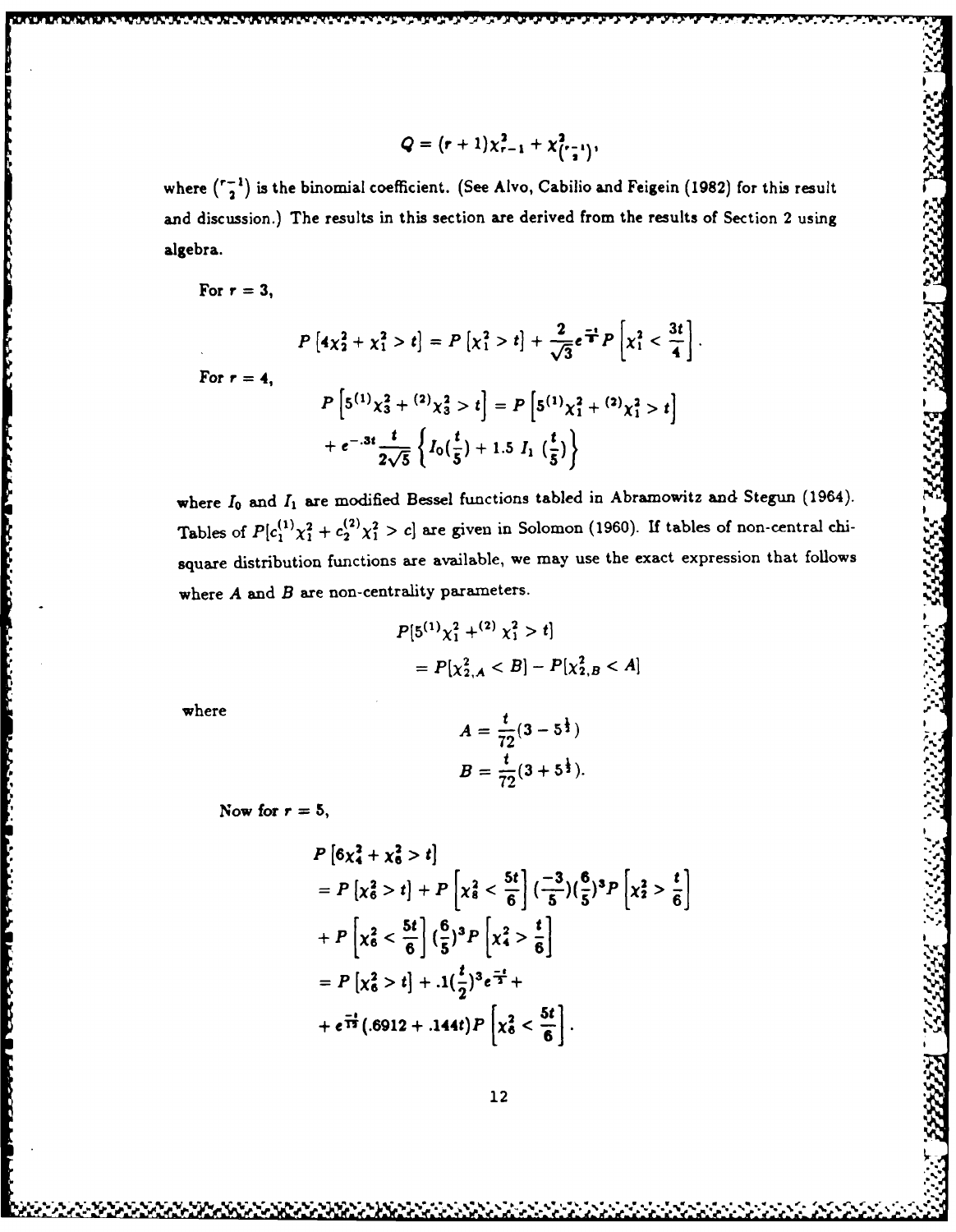| $r =$ number of items<br>ranked | $Q =$ asymptotic<br>distribution of<br>$(n\overline{r}_n+1)^{\frac{3r(r-1)}{2}}$<br>as $n \rightarrow \infty$ | P[Q > t]                                                                                                                   |
|---------------------------------|---------------------------------------------------------------------------------------------------------------|----------------------------------------------------------------------------------------------------------------------------|
| 3                               | $4x_2^2 + x_1^2$                                                                                              | $P[\chi_1^2 > t] + \frac{2}{\sqrt{3}}e^{-\frac{t}{4}}P[\chi_1^2 < \frac{3t}{4}]$                                           |
| 4                               | $5^{(1)}\chi_3^2 + (2)\chi_3^2$                                                                               | $P[5^{(1)}\chi_1^2 + {}^{(2)}\chi_1^2 > t] + e^{-.3t} \frac{t}{2\sqrt{5}}\{I_0(.2t)\}$<br>$+1.5I_1(.2t)\}$                 |
| 5                               | $6x_4^2 + x_6^2$                                                                                              | $P[\chi_6^2 > t] + .1(\frac{t}{2})^3 e^{\frac{-t}{2}} +$<br>$e^{\frac{-t}{12}} (.6912 + .144t) P[\chi_6^2 < \frac{5t}{6}]$ |

The asymptotic distribution of  $\bar{r}$  is summarized in the table below for small values of

1333333

222223

777777

233333

2222222

33333 333333

2224

**PRODUCTION** 

737337

E<br>E

i.<br>S

**Existence and the contract of the contract of the contract of the contract of the contract of the contract of th** 

CARACAS

 $\mathbf{r}$ :

1213121223120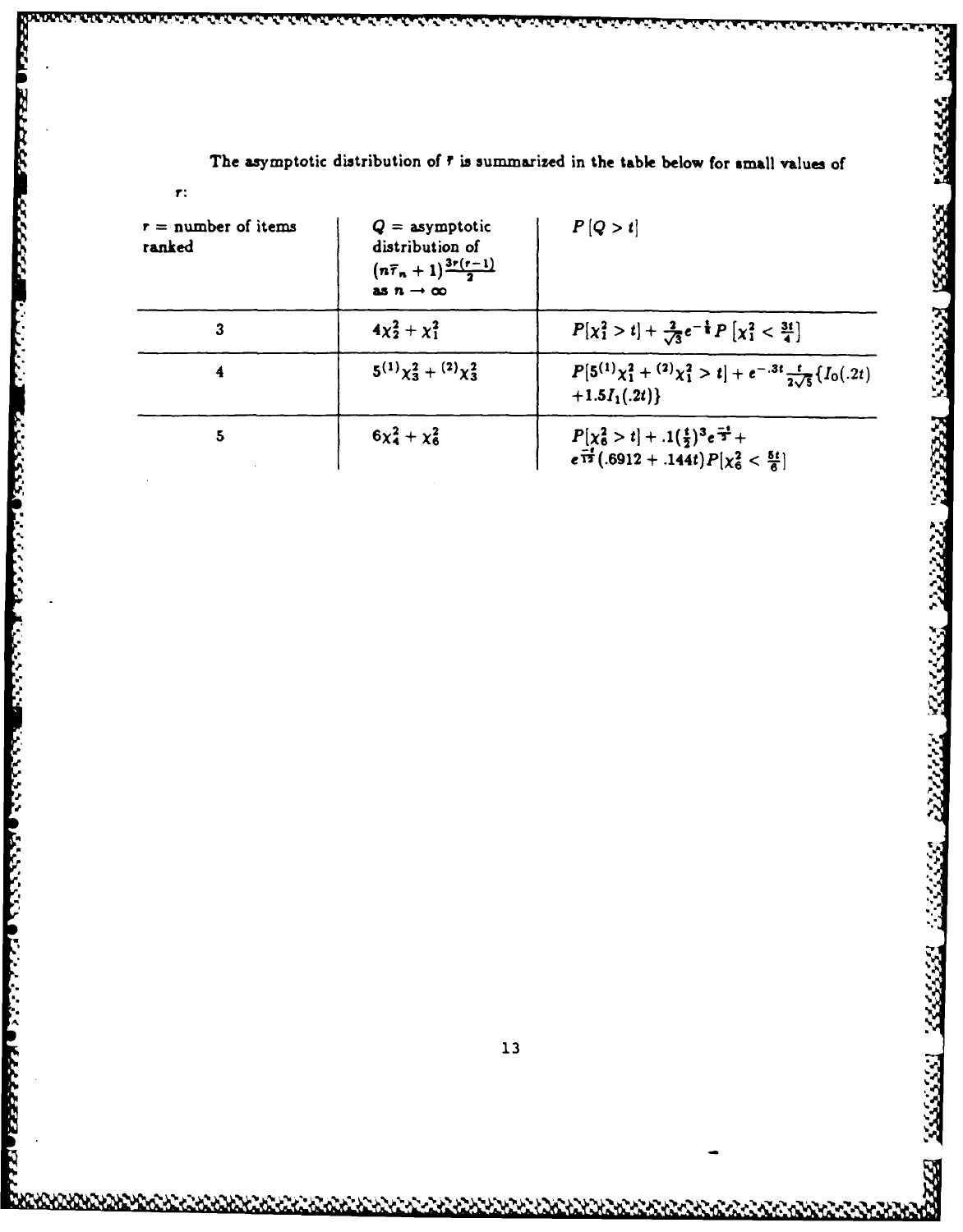# **REFERENCES** A-ramowitz, M. and **1. A.** Stegun (1964). Handbook of Mathematical Functions, **U. S.**

- Abramowitz, M. and I. A. Stegun (1964). Handbook of Mathematical Functions, U. S. Dept. **of** Commerce, National Bureau **of** Standards, Applied Math. Series, **55.**
- Alvo, M., P. Cabilio and P. D. Feigen (1982). "Asymptotic theory for measures of concor**dance with special reference to average Kendall tau." Ann. Statist., 10, 1269-1276.**
- **Bock, M. E. and G. G. Judge and T. A. Yancey (1984). "A simple form for the inverse** moments of non-central  $\chi^2$  and  $F$  random variables and for certain confluent hyperge**ometric functions." J. of Econometrics (to appear).**
- Davies, Robert (1980). "The distribution of a linear combination of  $\chi^2$  random variables." **App]. Statistics, Vol. 29, pp. 323-333.**
- **Johnson, N. L. and S. Kotz (1968). "Tables of distributions of positive definite quadratic forms** in **central normal variables." Sankhya Series B. 30, 303-314.**
- **Miller, Kenneth S. (1975). Multivariate Distributions, R. E. Krieger Pub. Co., Huntington,** *N.* **Y.**
- **Moore, D. S. and M. C. Spruill (1975). "Unified large-sample** theory **of general chi-squared% statistics for tests of fit." Annals of Statist., 3, 599-616.**
- Oman, Samuel D. and S. Zacks (1981). "A mixture approximation to the distribution **of a weighted sum of chi-squared variables." J. Statist. Comput. Simul., Vol. 13, pp. ,,**  $215 - 224$ .
- **Owen, D. B. (1962). Handbook of Statistical Tables,** Reading, **Mass.: Addison-Wesley** "' **Publishing Co. .:-**
- Pillai, K. C. S. and Dennis L. Young (1973). "The max trace-ratio test of the hypothesis  $H_0: \mathcal{L}_1 = \ldots = \mathcal{L}_k = \lambda \mathcal{L}_0$ ." Communications in Statistics, 1, No. 1, 57-80.
- **Solomon, H. (1960). 'Distributions of quadratic forms - tables and applications." Tech- , nical Report No. 45, Department of Statistics, Stanford University, Stanford, Ca. .**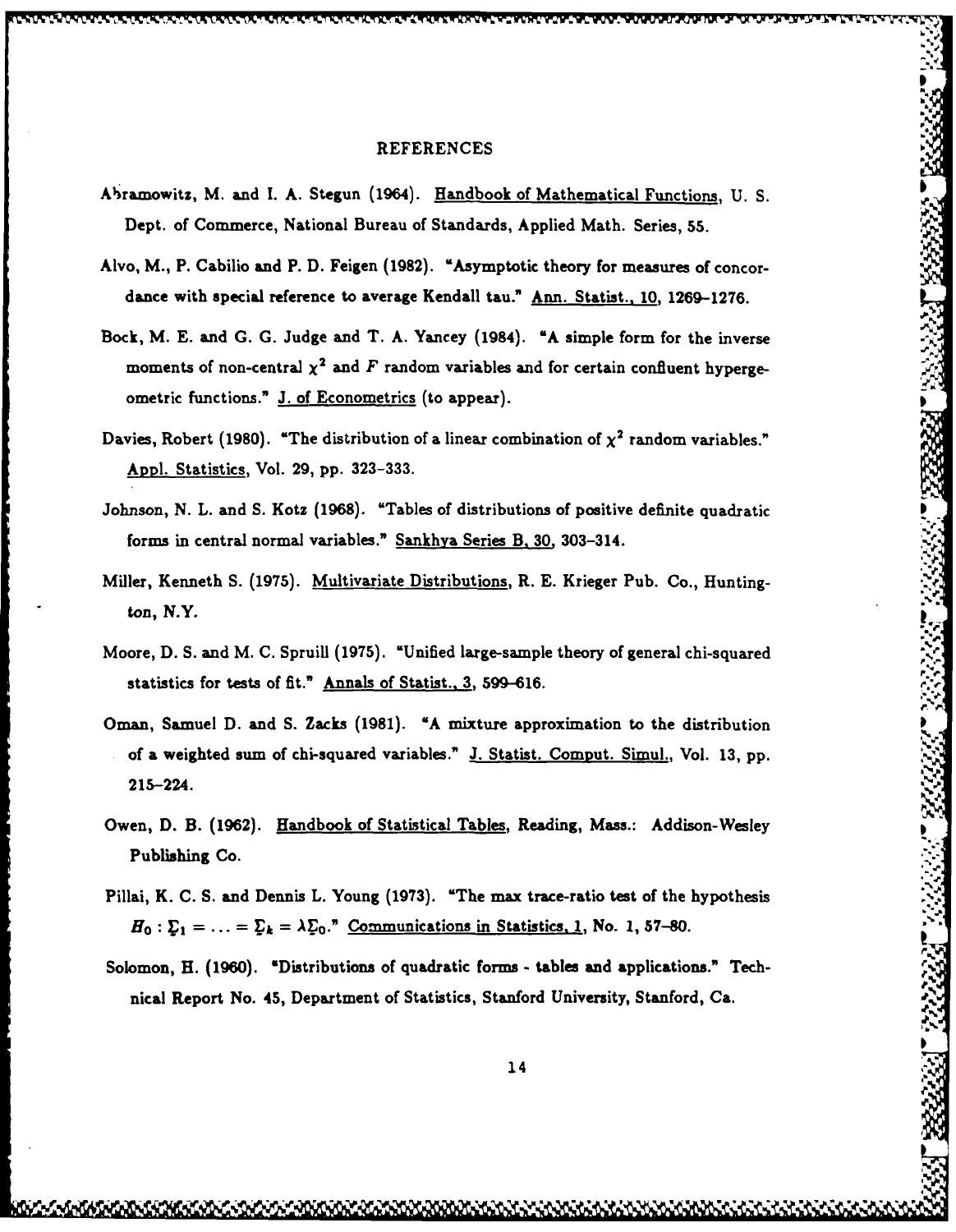- Solomon, H. **(1961).** "On the distribution of quadratic forms in normal variables," *Proceedings of the* 4th *Berkeley Symposium Math., Stat.* and *Prob.,* Vol. **I** (Jerzy Neyman. **Ed.) pp. 645-653.**
- Solomon, H. and Stephens, M. **A. (1977).** "Distribution of a sum of weighted chi-square variables," *Jour. Amer. Statist. Assn.* **72, pp. 881-885.**
- Solomon,H. and Stephens, M. **A. (1980).** "Approximations to densities in geometric probability," *Jour. Appi. Prob.,* March **1980, pp. 145-153.**
- Williams, Bruce (1984). "Distributions of central quadratic forms in normal variables: a comparison of algorithms." Model-based Measurement Laboratory Technical Report #84-3, University of Illinois, Champaign, **El 61820.**

**1%**

**NP \*1\*~q**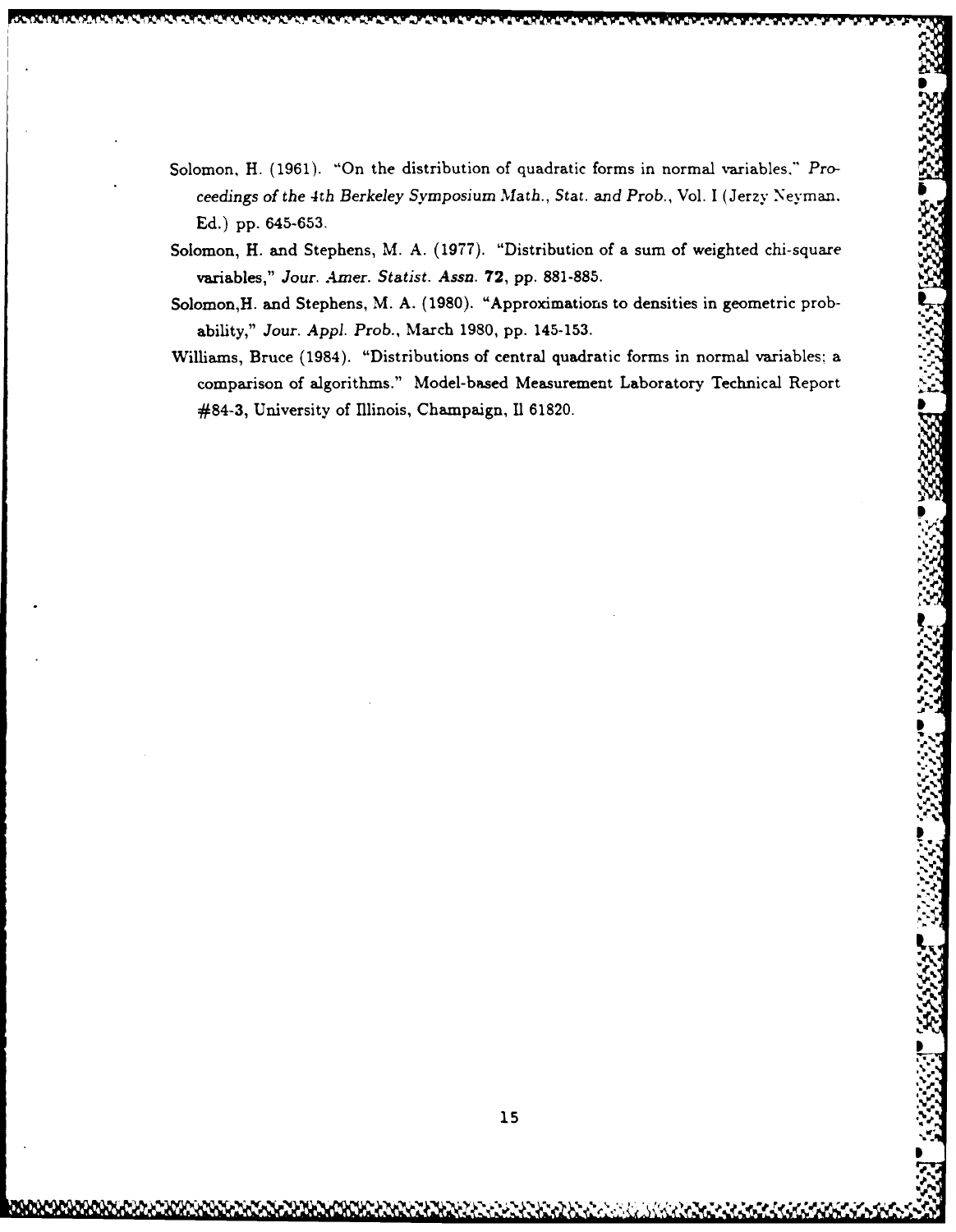| <b>REPORT DOCUMENTATION PAGE</b>                                                                                               |  | READ INSTRUCTIONS<br><b>BEFORE COMPLETING FORM</b>         |
|--------------------------------------------------------------------------------------------------------------------------------|--|------------------------------------------------------------|
| <b>I. REPORT NUMBER</b>                                                                                                        |  | 2. GOVT ACCESSION NO. 3. RECIPIENT'S CATALOG NUMBER        |
| 398                                                                                                                            |  |                                                            |
| 4. TITLE (and Subilitie)                                                                                                       |  | <b>L. TYPE OF REPORT &amp; PERIOD COVERED</b>              |
| Distributions Of Quadratic Forms                                                                                               |  | TECHNICAL REPORT                                           |
|                                                                                                                                |  | 4. PERFORMING ORE. REPORT NUMBER                           |
| <b>1. AUTHOR(4)</b>                                                                                                            |  |                                                            |
|                                                                                                                                |  | L'EONTRACY OR BRANT NUMBER O<br>N00014-86-K-0156           |
| Mary Ellen Bock and Herbert Solomon                                                                                            |  |                                                            |
| <b>I. PERFORMING ORGANIZATION NAME AND ADDRESS</b>                                                                             |  |                                                            |
| Department of Statistics                                                                                                       |  | PROGRAM CLEMENT, PROJECT, TAME<br>AREA & WORK UNIT MUNICAS |
| Stanford University                                                                                                            |  | NR-042-267                                                 |
| Stanford, CA 94305<br>II. CONTROLLING OFFICE NAME AND ADDRESS                                                                  |  |                                                            |
| Office of Naval Research                                                                                                       |  | <b>IL REPORT DATE</b><br>November 24, 1987                 |
| Statistics & Probability Program Code IIII                                                                                     |  | IL SUMBER OF PACES                                         |
| 14. MONITORING AGENCY NAME & ADDRESSII Millerant from Controlling Offices                                                      |  | 17<br>18. BECURITY CLASS (of this report)                  |
|                                                                                                                                |  |                                                            |
|                                                                                                                                |  | UNCLASSIFIED                                               |
|                                                                                                                                |  | TEA DECLASSIFICATION/DOWNGRADING                           |
| 16. DISTRIBUTION STATEMENT (of this Report)                                                                                    |  |                                                            |
| APPROVED FOR PUBLIC RELEASE: DISTRIBUTION UNLIMITED                                                                            |  |                                                            |
| 17. OLLT RIBUTION STATEMENT (of the abstract entered in Dieck 20, 11 different from Report)<br>IL SUPPLEMENTARY NOTES          |  |                                                            |
| Also issued as Purdue University Statistics Department Technical Report<br>under NSF Grant DMS-8702620.<br>$\blacktriangle$ is |  |                                                            |
| 19. KEY UORDS (Continue on revorse side if accessory and ideality by blook making)                                             |  |                                                            |
| Quadratic Forms; Sums Of Chi-Square Variables; Calculation Of Percentiles                                                      |  |                                                            |
|                                                                                                                                |  |                                                            |
| 20. ABSTRACT (Continue on reverse side if necessary and identity by high marked)                                               |  |                                                            |
| PLEASE SEE FOLLOWING PAGE.                                                                                                     |  |                                                            |
|                                                                                                                                |  |                                                            |
|                                                                                                                                |  |                                                            |
|                                                                                                                                |  |                                                            |
|                                                                                                                                |  |                                                            |
|                                                                                                                                |  |                                                            |

Ŷ,

i<br>Nati

X.

へんかんかん ч

1.本会会会

.<br>בכלל המשתמש המוניע המוניע המוניע המוניע המוניע המוניע המוניע המוניע המוניע המוניע המוניע המוניע המוניע המוניע ה